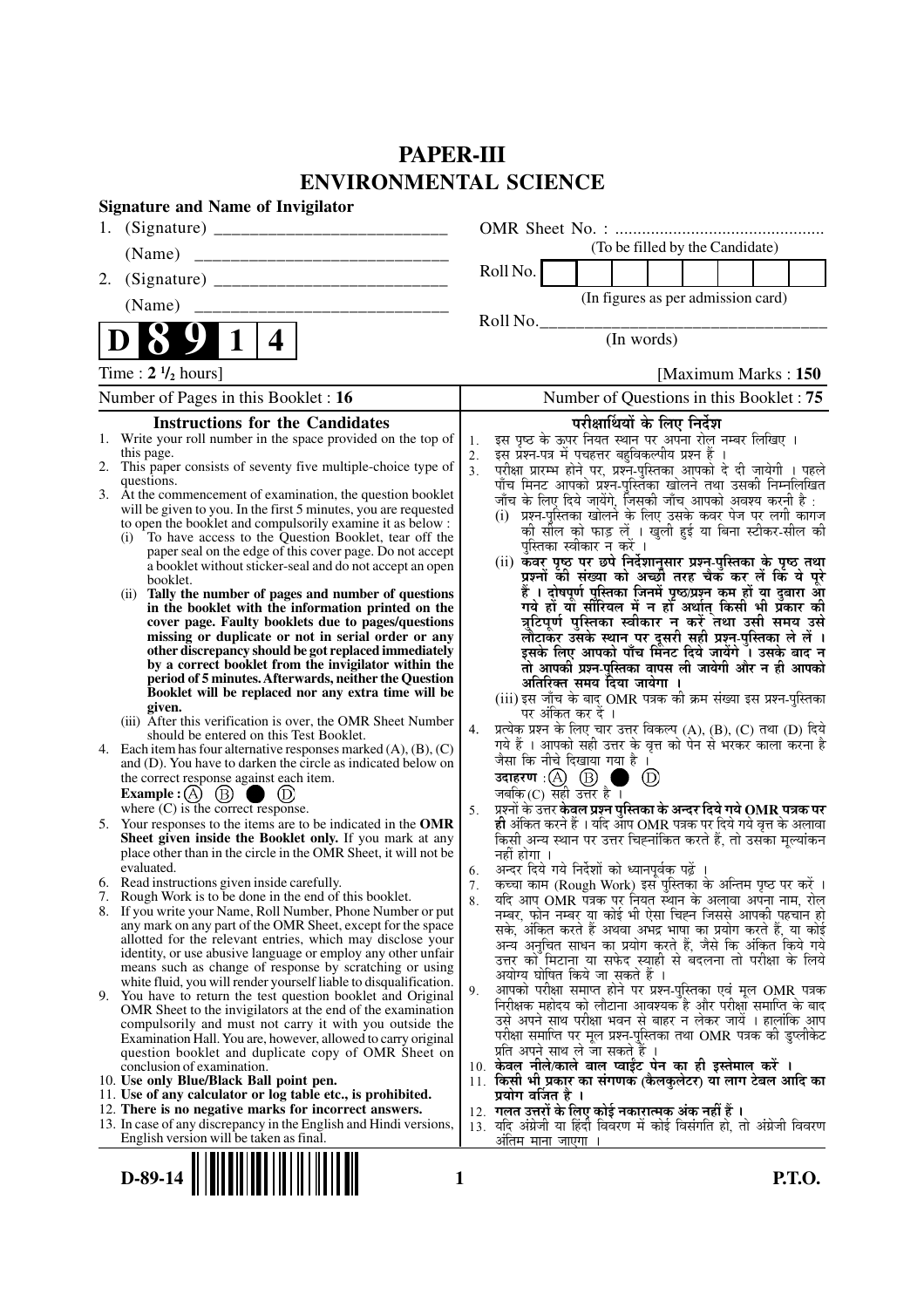## **ENVIRONMENTAL SCIENCE Paper – III**

- **Note :** This paper contains **seventy five (75)** objective type questions of **two (2)** marks each. **All** questions are compulsory.
- **1.** Which of the following ranges of scale lengths represents meso-scale motions in atmosphere ?
	- (A)  $30 \text{ km} 400 \text{ km}$  (B)  $500 \text{ m} 10 \text{ km}$
	- (C)  $1 \text{ km} 2 \text{ km}$  (D)  $100 \text{ m} 1 \text{ km}$
- **2.** Rayleigh scattering in the atmosphere is caused by
	- (A) molecules larger than the wavelength
	- (B) molecules equal to the size of wavelength
	- (C) molecules whose size is much smaller than the wavelength
	- (D) molecules and particles of all sizes
- **3.** Wind rose is a
	- (A) graphical representation of wind velocity vector over a period of time in a polar diagram.
	- (B) graphical representation of wind velocity vector in a spherical coordinate system over a period of time.
	- (C) graphical representation of horizontal and vertical wind speeds over a period of time in polar diagram.
	- (D) graphical representation of instantaneous wind velocity at a particular time.
- **4.** The key groups of organic molecules that help in chelation of metal ions are
	- I. COOH II. SH
	- III.  $-CH<sub>2</sub>$ IV. – CHO

Choose the correct answer from the codes given below :

- (A) I only (B) I and II only
- (C) II, III and IV only (D) I, II and IV only

#### **Paper-III** D-89-14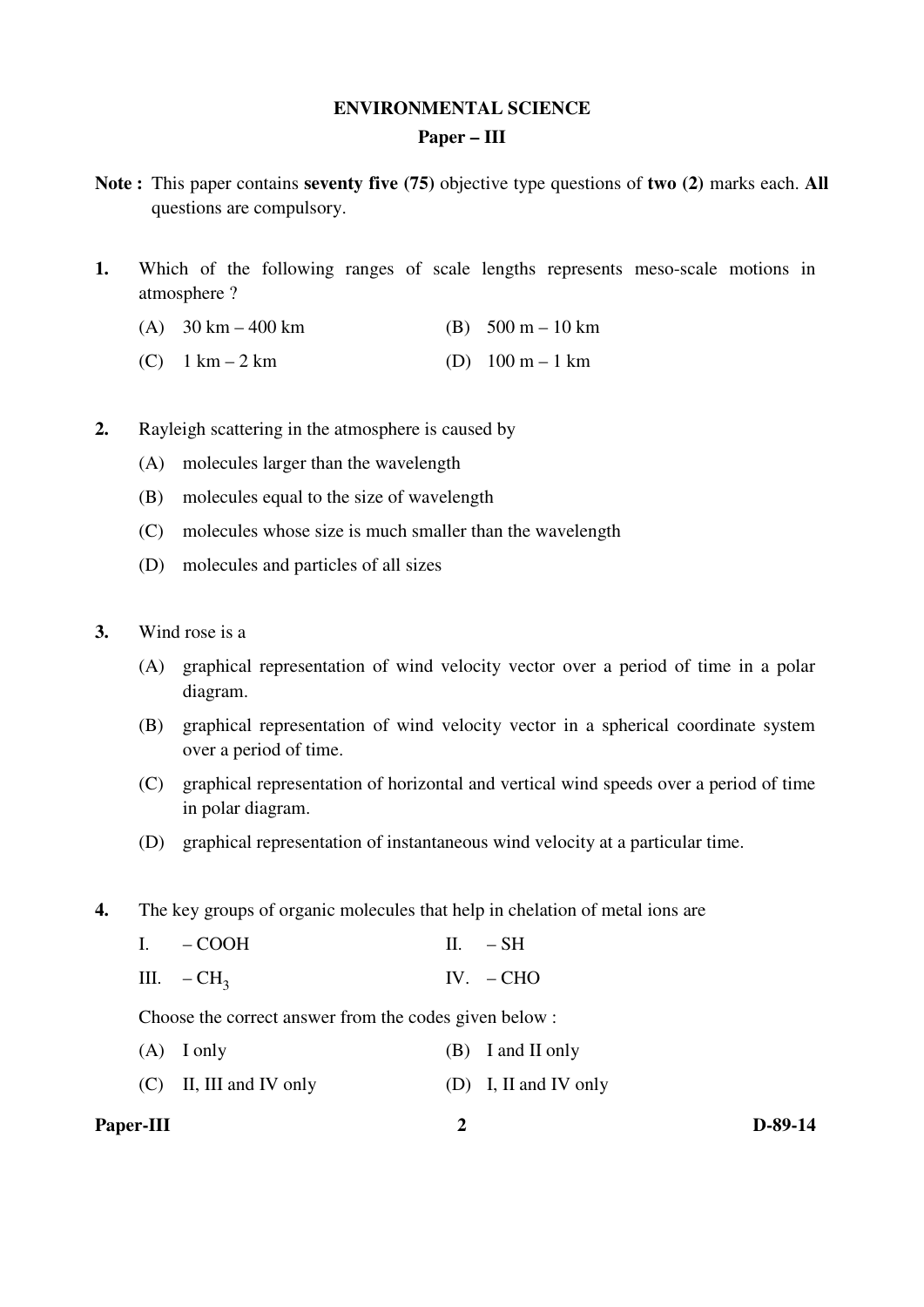- **5.** Geostrophic winds are the result of the balance between
	- (A) coriolis force and pressure gradient force
	- (B) coriolis force and centrifugal force
	- (C) pressure gradient force and frictional force
	- (D) pressure gradient force and centrifugal force
- **6.** A possible mechanism for photochemical smog inhibition is to add compounds like diethylhydroxylamine (DEHA) as it reacts with
	- (A) hydrocarbon (B) nitrogen dioxide
	- (C) PAN (D) hydroxyl radicals
- **7.** In the determination of sulphur dioxide by p-rosaniline method, the end product is
	- (A) p-rosaniline sulfonic acid (B) methyl p-rosaniline
	- (C) p-rosaniline methyl sulfonic acid (D) sulfo methyl p-rosaniline
- **8.** Number of molecuels present in 10 ml of proline is
- (A)  $6.023 \times 10^{23}$  (B)  $6.023 \times 10^{20}$
- (C)  $6.023 \times 10^{18}$  (D)  $6.023 \times 10^{17}$
- **9.** Nitrogenous biochemical oxygen demand refers to the quantity of  $O_2$  needed to convert
- (A)  $N_2$  to  $NO_3^-$ (B)  $N_2$  to  $NH_4^+$  $\frac{1}{4}$ (C)  $NH_4^+$  to  $NO_3^-$ (D) Protein to  $CO_2 + H_2O + NO_2$
- **10.** Beer-Lambert's law defines
	- (A) The degree of absorption of monochromatic light by a homogeneous medium
	- (B) Atomic absorption spectrophotometry
	- (C) Atomic emission spectrophotometry
	- (D) Gas chromatography
- **11.** Chemically phytochelatins are
	- (A) Proteins (B) Polysaccharides (C) Lipids (D) Polypeptides
- 
- 
- **D-89-14 3 Paper-III**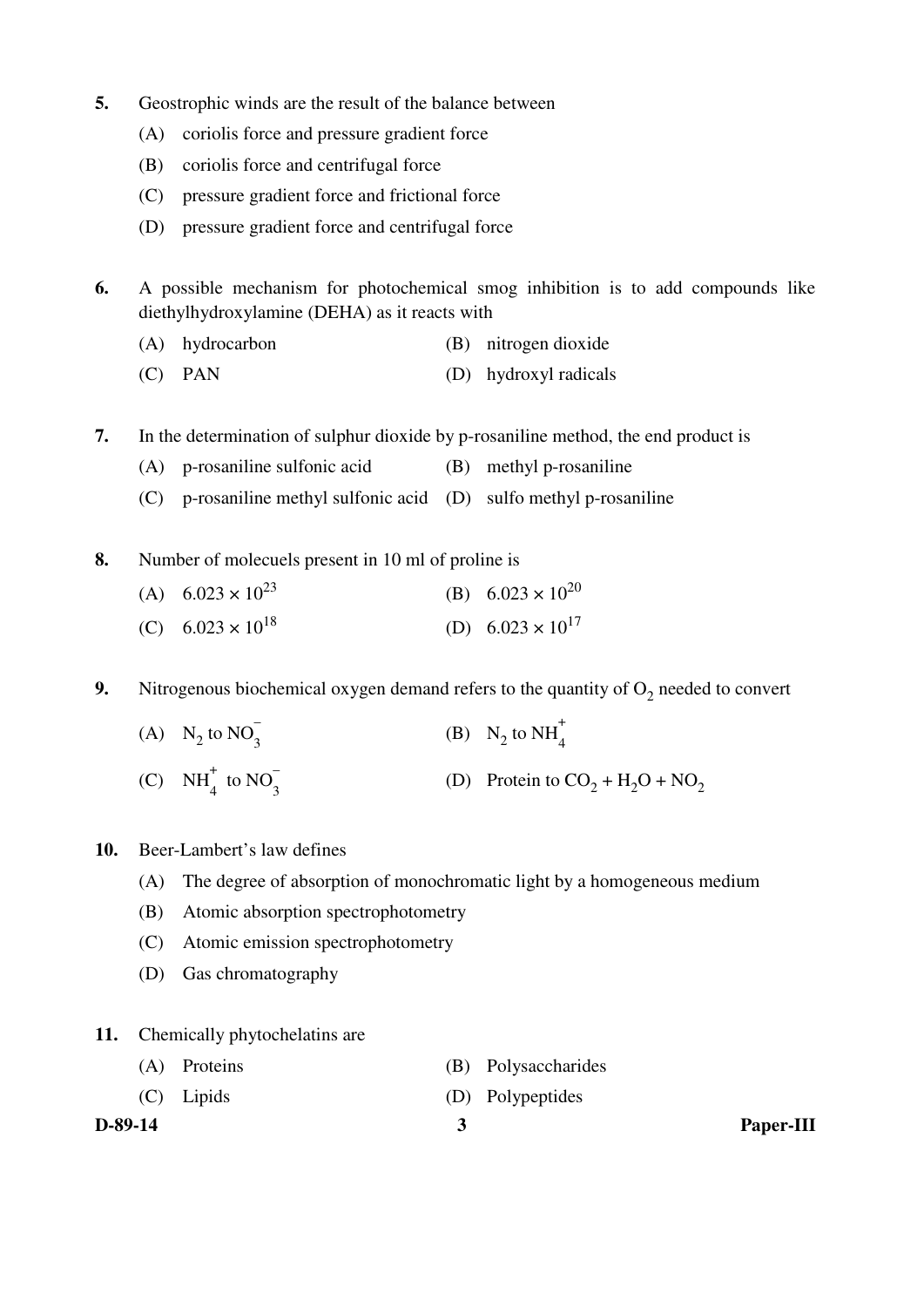- **12.** Mixture of organic pollutants X and Y were separated using paper chromatography and the  $R_f$  values obtained for X and Y were 0.75 and 0.25, respectively. Which relationship holds good for the solubility of these pollutants in mobile phase ?
	- (A)  $X > Y$  (B)  $X < Y$ (C)  $X = Y$  (D)  $X + Y = 1$
- **13.** Overall reaction of Winkler's method is

$$
4S_2O_3^{2-} + 4H^+ + O_2 \rightarrow 2S_4O_6^{2-} + 2H_2O
$$

This equation indicates :

- (A) One mole of  $O_2$  is equivalent to one mole of thiosulphate.
- (B) One mole of  $O_2$  is equivalent to two moles of thiosulphate.
- (C) One mole of  $O_2$  is equivalent to three moles of thiosulphate.
- (D) One mole of  $O_2$  is equivalent to four moles of thiosulphate.
- **14.** Return of an ecosystem to a condition prior to disturbance refers to as
	- (A) Rehabilitation (B) Restoration
	- (C) Rejuvenation (D) Reclaimation
- **15. Assertion (A) :** Shade loving species show better natural regeneration under highly disturbed condition.
	- **Reason (R) :** Heliophilic species needs more exposure to light for better natural regeneration.

In the context of the two statements, which one of the following is correct ?

- (A) Both (A) and (R) are true and (R) is the correct explanation of (A).
- (B) Both (A) and (R) are true, but (R) is not the correct explanation of (A).
- $(C)$  (A) is true, but  $(R)$  is false.
- (D) (A) is false, but (R) is true.
- **16.** Which one of the following enzymes work under strict anaerobic conditions to fix atmospheric nitrogen ?
	- (A) Nitrate reductase (B) Nitrite reductase
	- (C) Transaminase (D) Nitrogenase
- **17.** Predatory strategy followed by an alligator for hunting is
	- (A) Chase (B) Stalk
	- (C) Ambush (D) Camouflage

#### **Paper-III** D-89-14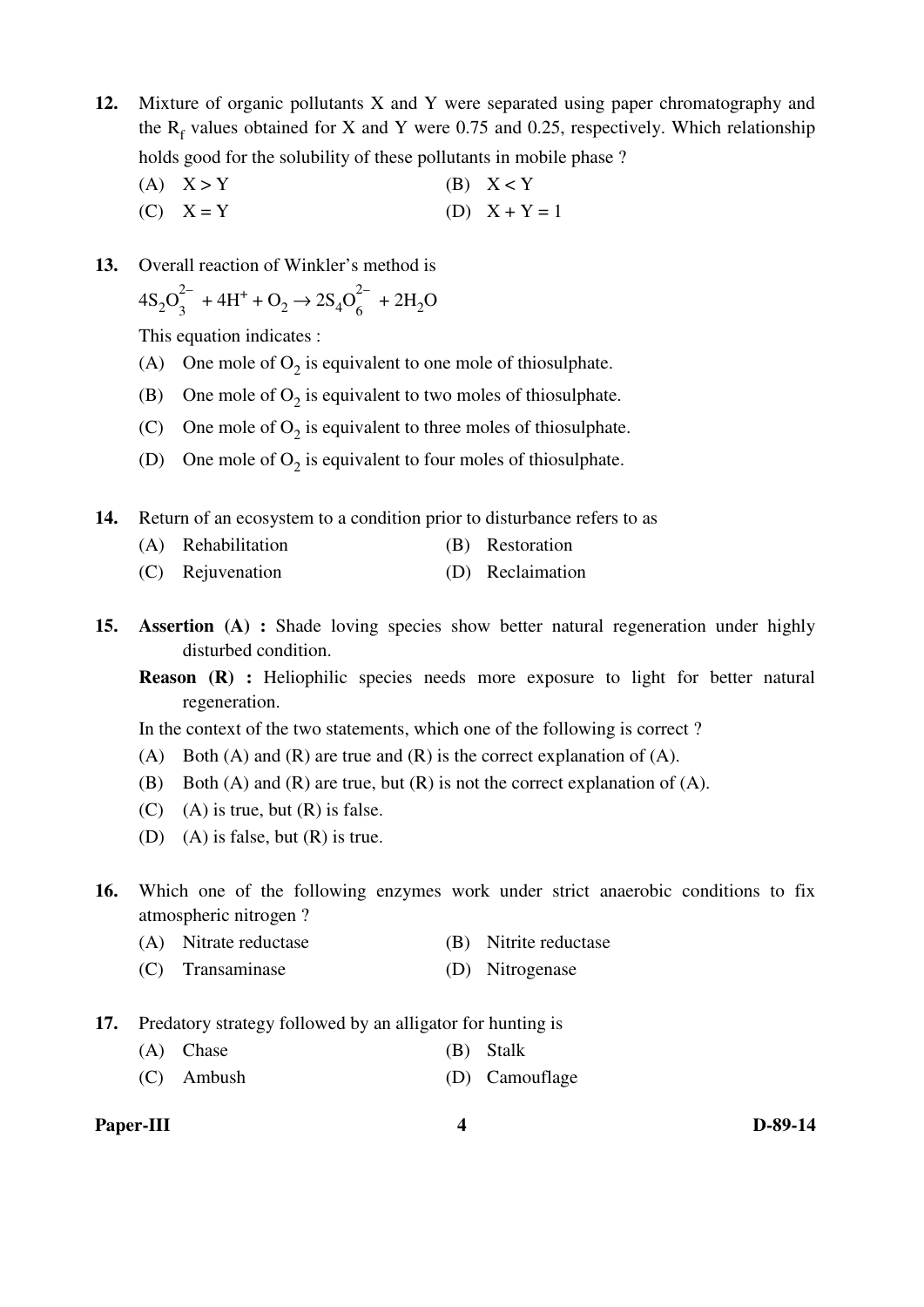- **18.** In a tropical peat forest, the carbon storage (tonnes/ha) is typically in the range
	- (A)  $3000 6000$  (B)  $13000 16000$
	- (C)  $300 600$  (D)  $300 1600$

**19.** Which one of the following bacterial species convert  $NO_2^-$  to  $NO_3^-$ ?

- (A) Nitrosomonas (B) Nitrobacter
- (C) Rhizobium (D) Azospirillum
- **20. Assertion (A) :** Living system adapted to low temperatures invariably show higher unsaturated to saturated fatty acid in membrane lipids.
	- **Reason (R) :** Fluidity of membranes is directly proportional to unsaturated to saturated fatty acids in membrane lipids.

In the context of the two statements, which one of the following is correct ?

- (A) Both (A) and (R) are true and (R) is the correct explanation of (A).
- (B) Both (A) and (R) are true, but (R) is not the correct explanation of (A).
- $(C)$  (A) is true, but  $(R)$  is false.
- (D) (A) is false, but (R) is true.
- **21.** Which of the following(s) are produced during fermentation ?
	- I. Ethanol II. Citrate III. Lactate IV. Succinate Choose the correct answer from the codes given below : (A) I only (B) I and II only
	- (C) I and III only (D) II and IV only
- **22.** Salinity of the ocean varies from 2.0 % to 4.2 % in
	- (A) Red Sea and Gulf of Kachchh
	- (B) Black Sea and Omura Bay
	- (C) Baltic Sea and Persian Gulf
	- (D) Mediterranean Sea and Bay of Fundy
- **23.** Uranium in Indian agricultural soils is mainly contributed by
	- (A) Weathering of Uranium rich minerals
	- (B) Excess addition of NPK fertilizers
	- (C) Excess addition of pesticides
	- (D) Excess addition of fungicides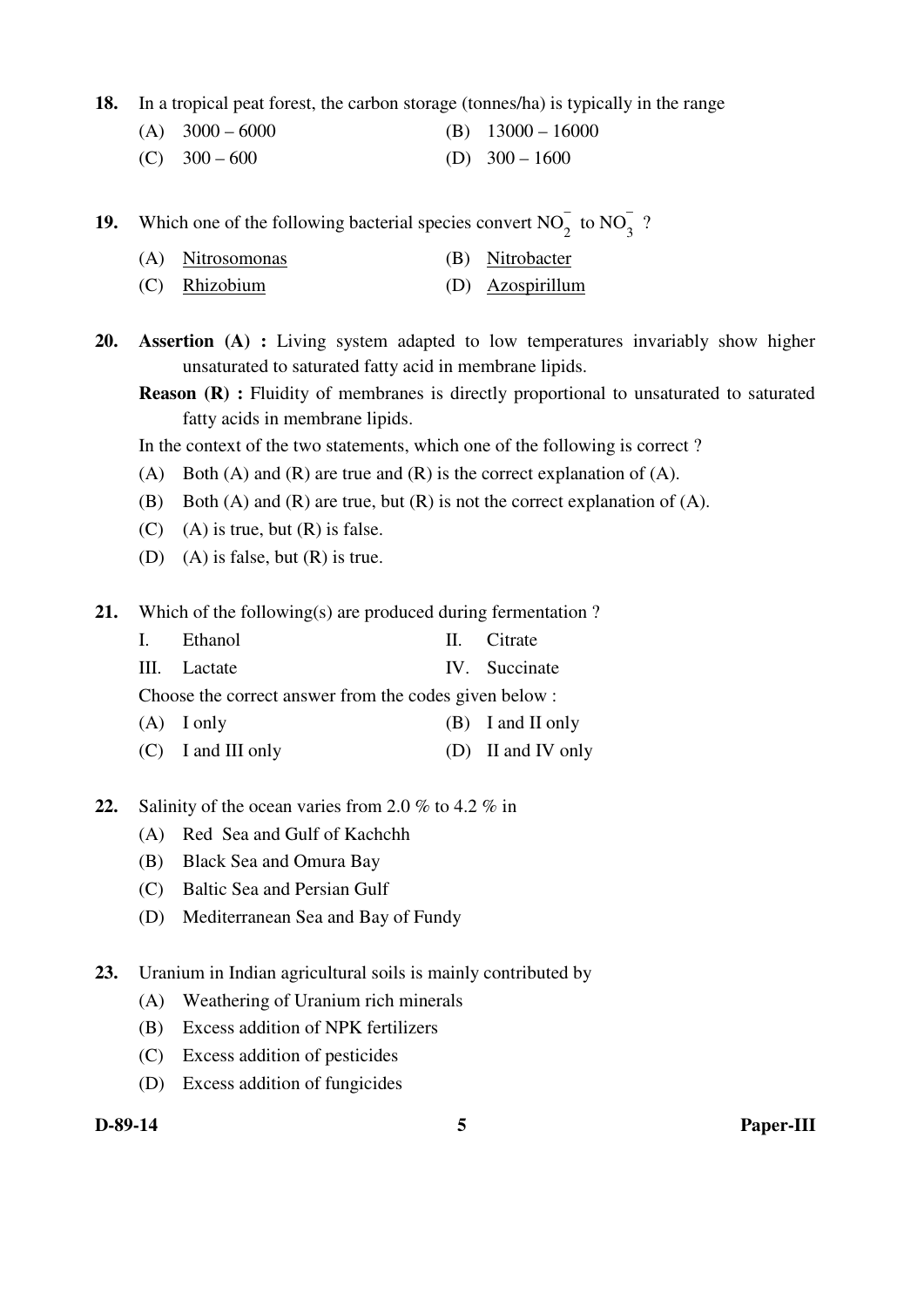#### **24.** Loamy sand contains

- (A)  $> 80\%$  silt and  $> 80\%$  clay
- (B) 10 % silt and 5 % clay
- (C) 15 to 30 % silt and 10 to 15 % clay
- (D)  $> 80\%$  silt and  $< 20\%$  clay

**25.** Spectral reflectance of leaf is highest for which band ?

- (A) Blue (B) Green
- (C) Near infrared (D) Middle infrared
- **26.** Match the List I with List II and choose the correct answer from the given codes :

|     |               |              | $List-I$                   |              |                          |                                              | $List - II$            |                                                                                |  |  |  |
|-----|---------------|--------------|----------------------------|--------------|--------------------------|----------------------------------------------|------------------------|--------------------------------------------------------------------------------|--|--|--|
|     |               |              | (Elements)                 |              |                          | (Concentration in Earth's                    | Crust by weight $\%$ ) |                                                                                |  |  |  |
|     |               | a. Oxygen    |                            |              | i.                       | 8.13                                         |                        |                                                                                |  |  |  |
|     |               |              | b. Aluminium               |              | ii.                      | 46.60                                        |                        |                                                                                |  |  |  |
|     | c. Iron       |              |                            |              |                          | iii. 27.72                                   |                        |                                                                                |  |  |  |
|     |               | d. Silicon   |                            |              |                          | iv. 5.00                                     |                        |                                                                                |  |  |  |
|     |               |              | Identify the correct code: |              |                          |                                              |                        |                                                                                |  |  |  |
|     | <b>Codes:</b> |              |                            |              |                          |                                              |                        |                                                                                |  |  |  |
|     |               | a            | $\mathbf b$                | $\mathbf{C}$ | d                        |                                              |                        |                                                                                |  |  |  |
|     | (A)           | $\mathbf{i}$ | iv                         | iii          | $\overline{\mathbf{ii}}$ |                                              |                        |                                                                                |  |  |  |
|     | (B)           | iii          | ii                         | $\mathbf{i}$ | iv                       |                                              |                        |                                                                                |  |  |  |
|     | (C)           | $\,$ ii      | $\mathbf{i}$               | iv           | iii                      |                                              |                        |                                                                                |  |  |  |
|     | (D)           | iv           | iii                        | ii           | $\mathbf i$              |                                              |                        |                                                                                |  |  |  |
| 27. |               |              |                            |              |                          | Indian Microwave Remote Sensing Satellite is |                        |                                                                                |  |  |  |
|     | (A)           | <b>RISAT</b> |                            |              |                          |                                              | (B)                    | Resourcesat                                                                    |  |  |  |
|     | (C)           | <b>IRS</b>   |                            |              |                          |                                              | (D)                    | Bhaskara                                                                       |  |  |  |
| 28. |               |              |                            |              |                          |                                              |                        | Mount Etna in Sicily and Mauna Loa in Hawaiian Islands are the most noteworthy |  |  |  |

examples of

| (A) shield volcanoes | (B) plug dome |
|----------------------|---------------|
|----------------------|---------------|

(C) strato volcanoes (D) pyroclastic cones

## **Paper-III b b**-89-14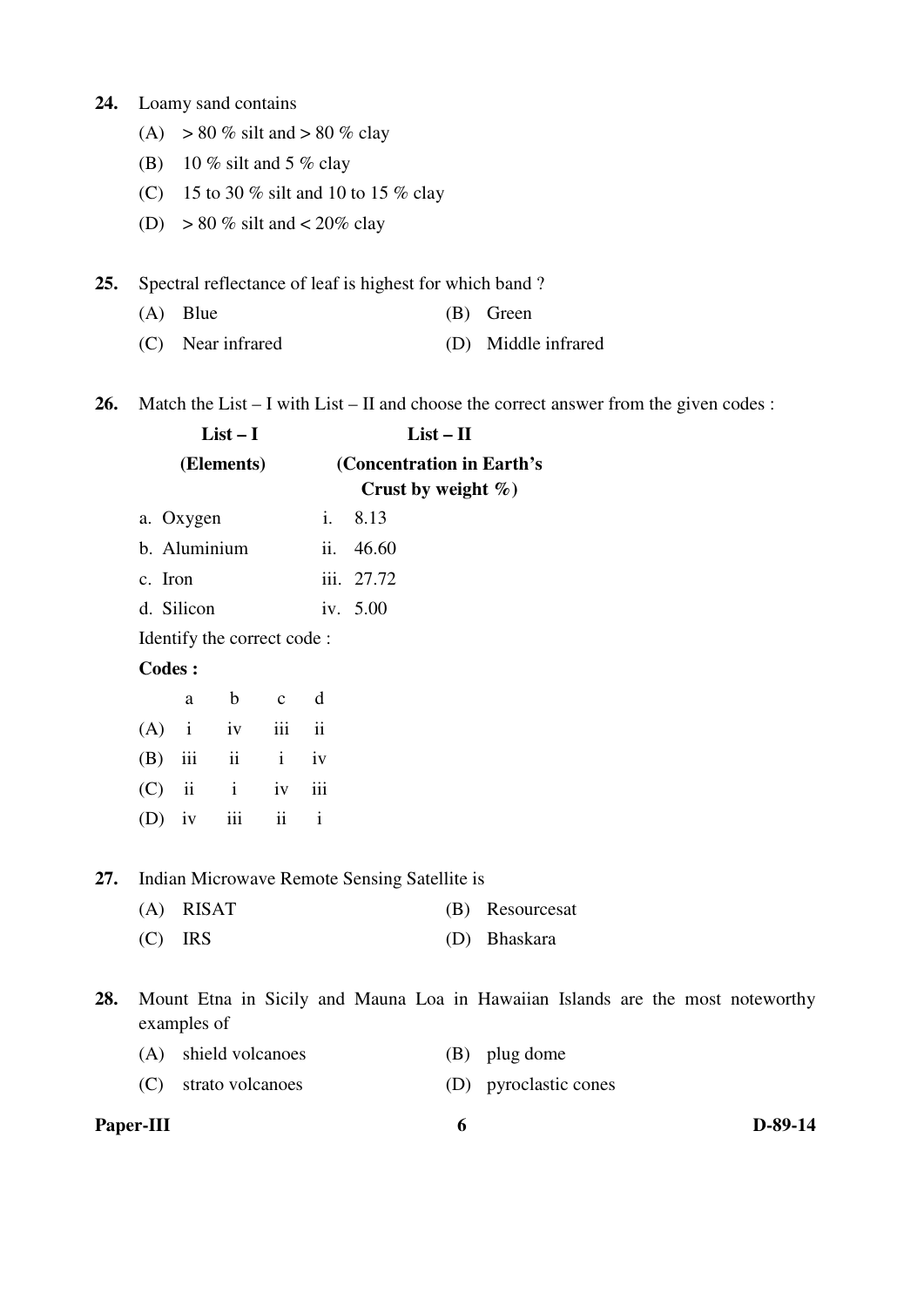|  | 29. Match the List $- I$ with List $- II$ and choose the correct answer from the given codes : |  |  |  |  |  |  |
|--|------------------------------------------------------------------------------------------------|--|--|--|--|--|--|
|--|------------------------------------------------------------------------------------------------|--|--|--|--|--|--|

|         |               |                         | $List-I$                                                            |                         |              |     | $List - II$                      |     |                                                                                                                                                         |
|---------|---------------|-------------------------|---------------------------------------------------------------------|-------------------------|--------------|-----|----------------------------------|-----|---------------------------------------------------------------------------------------------------------------------------------------------------------|
|         |               |                         |                                                                     |                         |              |     | (Mineral Deposit) (Top producer) |     |                                                                                                                                                         |
|         |               | a. Bauxite              |                                                                     |                         |              | i.  | Peru                             |     |                                                                                                                                                         |
|         |               | b. Copper               |                                                                     |                         |              | ii. | India                            |     |                                                                                                                                                         |
|         | c. Mica       |                         |                                                                     |                         |              |     | iii. USA                         |     |                                                                                                                                                         |
|         |               | d. Guano                |                                                                     |                         |              |     | iv. Australia                    |     |                                                                                                                                                         |
|         |               |                         | Identify the correct code:                                          |                         |              |     |                                  |     |                                                                                                                                                         |
|         | <b>Codes:</b> |                         |                                                                     |                         |              |     |                                  |     |                                                                                                                                                         |
|         |               | a                       | $\mathbf b$                                                         | $\mathbf{C}$            | d            |     |                                  |     |                                                                                                                                                         |
|         | (A)           | $\mathbf{i}$            | $\mathbf{ii}$                                                       | iii                     | iv           |     |                                  |     |                                                                                                                                                         |
|         | (B)           | iv                      | iii                                                                 | $\overline{\mathbf{u}}$ | $\mathbf{i}$ |     |                                  |     |                                                                                                                                                         |
|         | (C)           | iii                     | $\mathbf{i}$                                                        | $iv$ $ii$               |              |     |                                  |     |                                                                                                                                                         |
|         | (D)           | $\overline{\mathbf{u}}$ | iv                                                                  | $\mathbf{i}$            | iii          |     |                                  |     |                                                                                                                                                         |
| 30.     |               |                         |                                                                     |                         |              |     |                                  |     | Which of the following fuels has the highest HHV carbon intensity?                                                                                      |
|         | (A)           |                         | Natural gas                                                         |                         |              |     |                                  | (B) | Oil                                                                                                                                                     |
|         | (C)           |                         | Bituminous coal                                                     |                         |              |     |                                  |     | (D) Nuclear fuel                                                                                                                                        |
| 31.     |               |                         | produced by 1 metric ton of $U^{235}$ ?<br>(A) $4.1 \times 10^7$ MJ |                         |              |     |                                  |     | If fission of 1 atom of $U^{235}$ produces 200 MeV energy, how much energy will be<br>(B) $8.2 \times 10^7$ MJ                                          |
|         |               |                         |                                                                     |                         |              |     |                                  |     |                                                                                                                                                         |
|         |               |                         | (C) $1.23 \times 10^8$ MJ                                           |                         |              |     |                                  |     | (D) $2 \times 10^5$ MJ                                                                                                                                  |
| 32.     |               |                         |                                                                     |                         |              |     |                                  |     | The Green Climate Fund recently set up to help poor countries adapt to climate impacts<br>envisages financial support to the extent of (in \$ per year) |
|         | (A)           | 100bn                   |                                                                     |                         |              |     |                                  | (B) | 30 <sub>bn</sub>                                                                                                                                        |
|         | (C)           | 10bn                    |                                                                     |                         |              |     |                                  | (D) | $3 \text{ bn}$                                                                                                                                          |
| 33.     |               |                         |                                                                     |                         |              |     |                                  |     | Which of the following biomass conversion processes produces biogas from crop residues?                                                                 |
|         | (A)           |                         | Anaerobic digestion                                                 |                         |              |     |                                  | (B) | Fermentation                                                                                                                                            |
|         | (C)           |                         | Pyrolysis                                                           |                         |              |     |                                  | (D) | Aerobic digestion                                                                                                                                       |
| 34.     |               |                         |                                                                     |                         |              |     |                                  |     | Which among the following is superior carbon fixer per unit area for bioenergy generation?                                                              |
|         | (A)           | <b>Trees</b>            |                                                                     |                         |              |     |                                  | (B) | Shrubs                                                                                                                                                  |
|         | (C)           |                         | Blue-green algae                                                    |                         |              |     |                                  | (D) | Crops                                                                                                                                                   |
| D-89-14 |               |                         |                                                                     |                         |              |     |                                  | 7   | Paper-III                                                                                                                                               |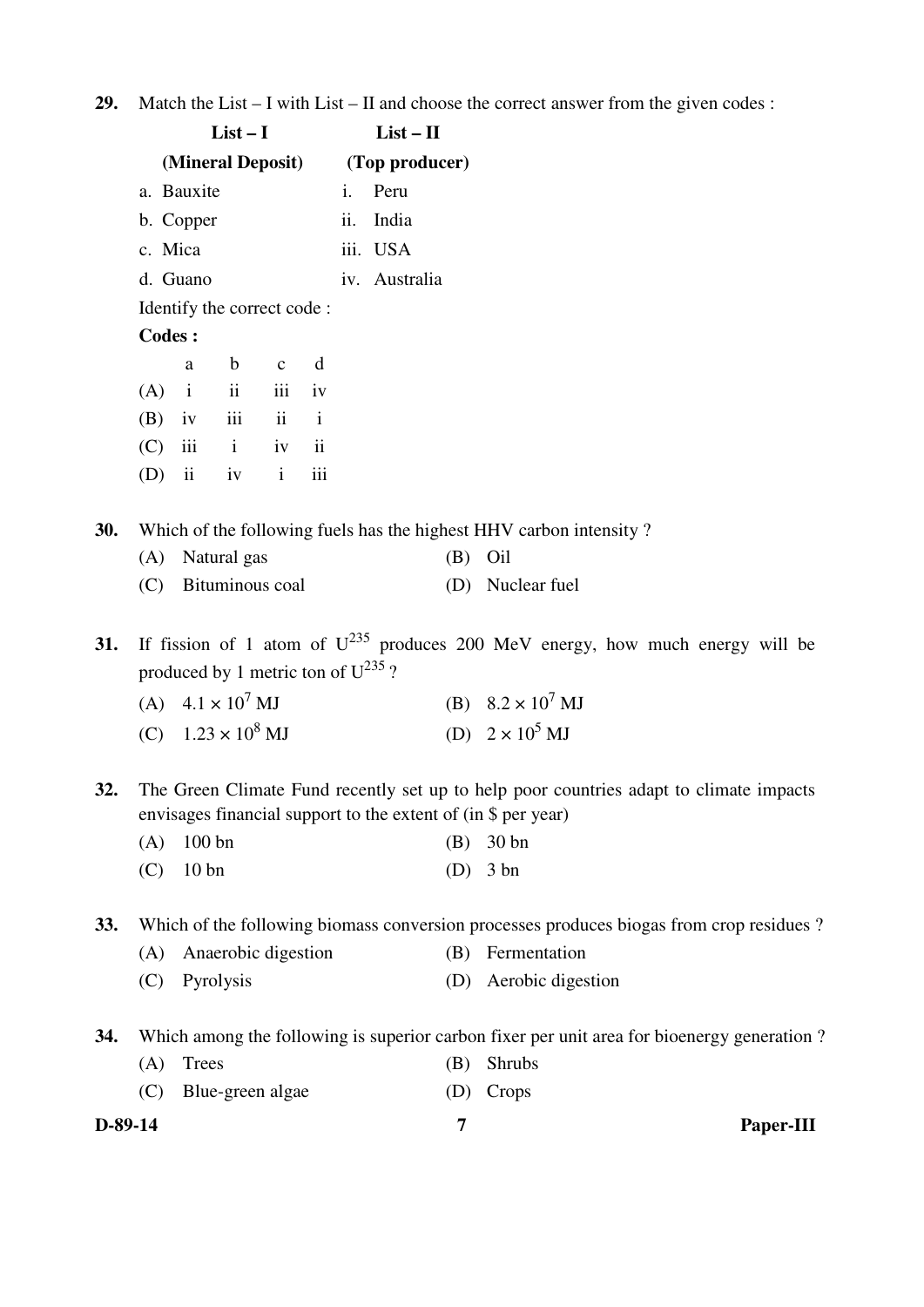- **35.** Energy flow in ecosystem is governed by
	- (A) First law of thermodynamics
	- (B) Second law of thermodynamics
	- (C) Planck's law
	- (D) Kirchoff's law
- **36.** Average number of carbon in diesel ranges between
	- (A)  $C_{18} C_{24}$  (B)  $C_{10} C_{16}$
	- $(C)$   $C_4 C_6$ (D)  $C_{25} - C_{30}$

**37.** Knocking effect in the gasoline cannot be reached by one of the following additives :

- (A)  $(C_2H_5)_4$  $(B)$  BTX
	- (C) Kerosene (D) n-Butane
- **38.** Radioactive mineral available in the Indian coastal region is
	- (A) Rutile (B) Monazite
	- (C) Apatite (D) Magnetite
- **39.** Thermal pollution in the coastal region is caused by
	- i. Atomic power plants
	- ii. Thermal power plants
	- iii. Industrial plants
	- iv. Tourism industry

Choose the correct answer from the codes given below :

#### **Codes :**

- (A) i, ii, iii only (B) i & ii only
- (C) iii  $\&$  iv only (D) ii  $\&$  iii only

**40. Assertion (A) :** Metallic contaminants are toxic to the microorganism.

**Reason (R) :** Heavy metal tends to precipitate in the form of phosphatic compounds and decrease soil fertility.

In the context of the two statements, which one of the following is correct ?

- (A) Both (A) and (R) are true and (R) is the correct explanation of (A).
- (B) Both (A) and (R) are true, but (R) is not the correct explanation of (A).
- $(C)$  (A) is true, but  $(R)$  is false.
- (D) (A) is false, but (R) is true.

## **Paper-III 8 D-89-14**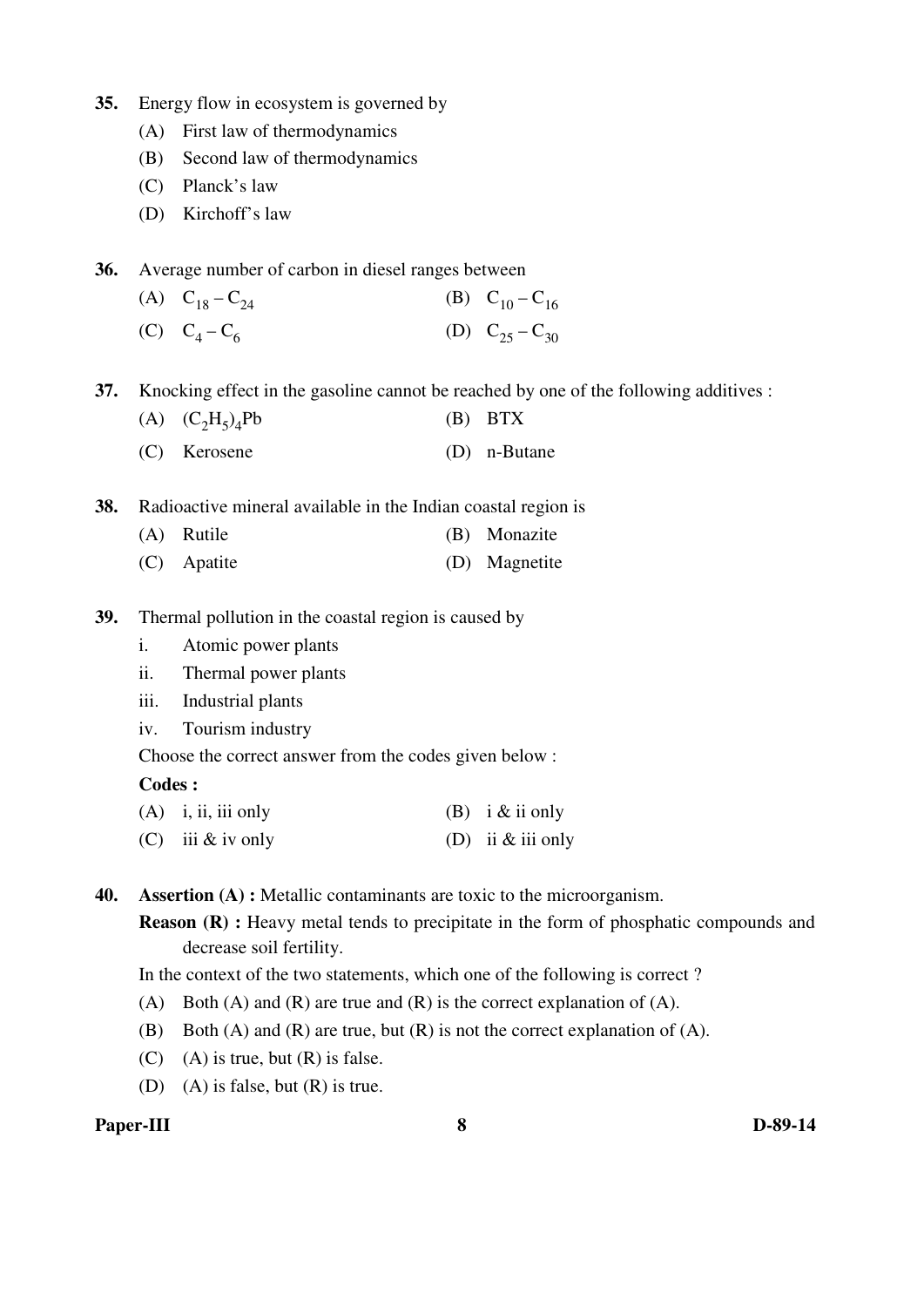**41.** A point source of sound produces a noise of 70 dB at a distance of 20 m from it. What will be the noise level at 80 m from it ?

| $(A)$ 35 dB | $(B)$ 64 dB |
|-------------|-------------|
| $(C)$ 58 dB | (D) $52 dB$ |

**42.** Stratospheric ozone absorbs UV radiations principally in the wavelength range

| (A) $320 - 400$ nm | (B) $230 - 320$ nm |
|--------------------|--------------------|
| (C) $< 290$ nm     | (D) $180 - 240$ nm |

**43.** If Γd, Γs and Γrepresent dry adiabatic, saturated adiabatic lapse rate and environmental lapse rate, respectively, the condition for unstable atmosphere is

(A)  $\Gamma > \overline{\mathrm{Id}}$  (B)  $\Gamma < \overline{\mathrm{Id}}$ (C)  $\Gamma < \Gamma_s$  (D)  $\Gamma < \Gamma_s < \Gamma_d$ 

**44.** At initial time  $(t_0)$  number of  $\underline{E}$ . coli per ml was 10. If generation time is 30 minutes, what would be number of cells per ml after a duration of 4 hours ?

- (A) 256 (B) 2560
- (C) 240 (D) 300

**45.** Emission inventories involved in urban air quality assessment include parameters on

i.  $SO_2$ , NO<sub>x</sub>, particulate matter pollutants

ii. Industry, traffic, domestic sources

iii. Fuel type, gasoline, wood as energy carrier

Choose the correct answer from codes given below :

#### **Codes :**

- (A) i  $\&$  ii only (B) ii  $\&$  iii only
- (C) i & iii only (D) i, ii & iii

**46. Assertion (A) :** Leopold matrix can be expanded or contracted.

**Reason (R) :** Leopold matrix is a checklist designed to show possible interactions between developmental activities and set of environmental characteristics.

In the context of the two statements, which one of the following is correct ?

- (A) Both (A) and (R) are true and (R) is the correct explanation of (A).
- (B) Both  $(A)$  and  $(R)$  are true, but  $(R)$  is not the correct explanation of  $(A)$ .
- $(C)$  (A) is true, but  $(R)$  is false.
- (D) (A) is false, but  $(R)$  is true.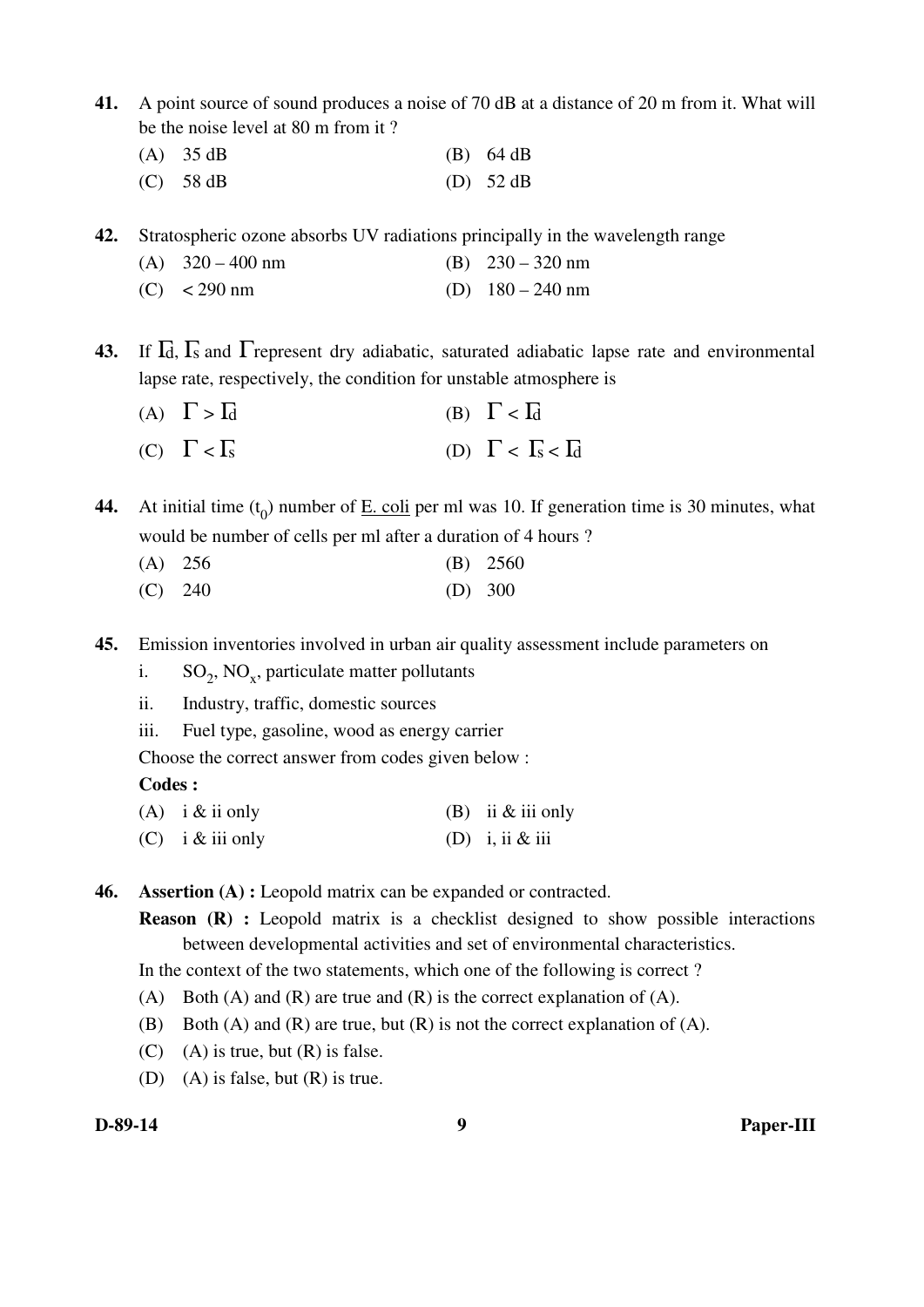- **47.** In Battele environment evaluation system the total parameter importance units is lowest for
	- (A) Ecology (B) Environmental Pollution
	- (C) Aesthetics (D) Human interest

#### **48.** ISO 14040 is

- (A) Environmental Management : Life cycle assessment principle and framework.
- (B) Environmental Management environmental assessment of sites and organization.
- (C) Guidelines for environmental audit general principle.
- (D) Environmental Management vocabulary.
- **49.** Given below are stages within each tier of risk assessment :
	- i. identification of consequences
	- ii. hazard identification
	- iii. probability assessment
	- iv. assessment of consequences as well as significance of risk
	- v. magnitude assessment for consequences

Which one of the following code represent correct sequences ?

- (A) ii, i, v, iii, iv (B) i, ii, iii, iv, v
- (C) iii, ii, iv, v, i (D) iv, ii, i, iii, v

## **50.** Ecolabels are indicators of

- i. Acceptable level of environmental impact of a product.
- ii. Environmental performance of a product.
- iii. Claims of environmental friendliness of a product.

Choose the correct answer from the codes given below :

- (A) i, ii, iii  $(B)$  i, ii only
- (C) i only (D) ii only
- **51.** Ecosystem diversity can be best studied using the
	- (A) Topographical maps (B) Geoinformatics
	- (C) Geodesy (D) Geology

#### Paper-III **D-89-14**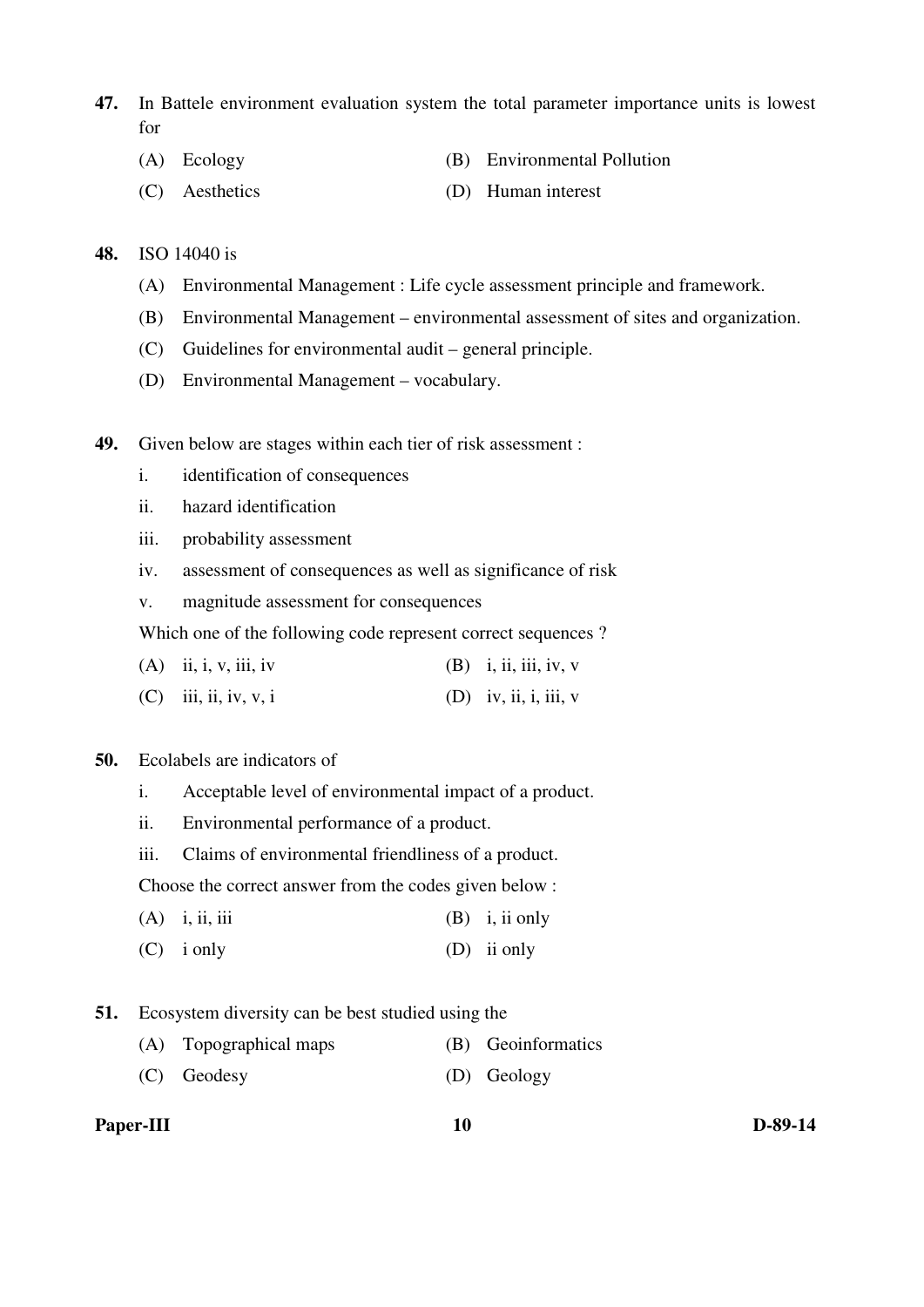- **52.** Biennial assessment of forest cover in India is done by
	- (A) Indian Institute of Remote Sensing, Dehradun
	- (B) Forest Research Institute, Dehradun
	- (C) Indian Institute of Forest Management, Bhopal
	- (D) Forest Survey of India, Dehradun
- **53.** Soil moisture using remote sensing techniques is determined best in
	- (A) Optical region (B) Thermal region
	- (C) Microwave region (D) Infrared region
- **54.** Which one of the following statements is not connected to ISO 14000 series of Environmental Management ?
	- (A) Promotes eco-labelling of the product
	- (B) It is based on the recommendation of TC-207 committee
	- (C) Make the environmental audit mandatory
	- (D) Promotes human rights and women empowerment
- **55.** As per colour coding of plastic bags for biomedical wastes, match the List I with List – II and choose the correct answer from the codes given below :

|                            |    | If any viroled the correct and $\theta$ is non-the couple gravitation. |  |
|----------------------------|----|------------------------------------------------------------------------|--|
| $List-I$                   |    | $List - II$                                                            |  |
| (Colour Code)              |    | (Option for disposal)                                                  |  |
| a. Yellow plastic bags     | 1. | Disposal in secured land fills                                         |  |
| b. Black plastic bags      |    | ii. Incineration and deep burials                                      |  |
| c. Blue/White plastic bags |    | iii. Autoclaving and chemical treatment                                |  |
| d. Red plastic bags        |    | iv. Microwave treatments and destruction                               |  |
| Codes :                    |    |                                                                        |  |

|          | a | b                 | $\mathbf{c}$ d |  |
|----------|---|-------------------|----------------|--|
|          |   | $(A)$ iv iii ii i |                |  |
|          |   | $(B)$ i iv iii ii |                |  |
| $(C)$ ii |   | <i>i</i> iv iii   |                |  |
|          |   | $(D)$ iii ii iv   |                |  |

**56.** Given below is a list of natural disasters :

- i. Hudhud cyclone
- ii. Chernobyl nuclear plant disaster
- iii. Tsunami in Indian Ocean
- iv. Bhopal gas tragedy

Which is the correct chronological sequence for the above events in the codes given below ? **Codes :** 

| $(A)$ iii, i, ii, iv | $(B)$ ii, iii, i, iv |
|----------------------|----------------------|
| $(C)$ iv, ii, iii, i | $(D)$ i, ii, iii, iv |

**D-89-14 11 Paper-III**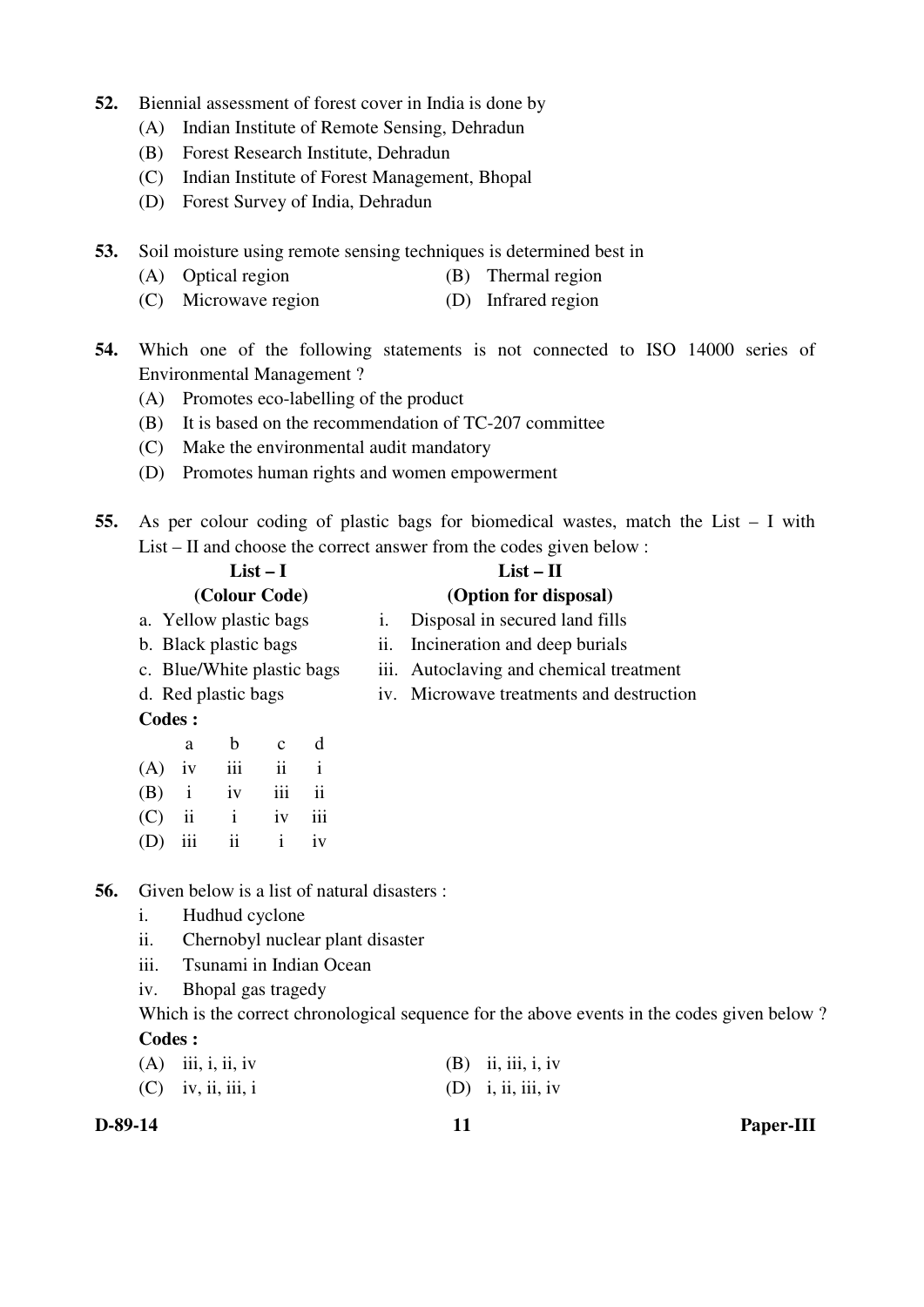- **57.** Benchmarking in environmental management refers to
	- (A) Potential risk assessment.
	- (B) Reporting of environmental performance.
	- (C) Assessment of organization's business processes against the best-in-class operations to improve the performance.
	- (D) Setting of environmental standards to be followed by environmental managers.
- **58.** Basel convention is related to
	- (A) Control of ozone depletion.
	- (B) Control of water pollution.
	- (C) Transboundary movement of hazardous wastes and their disposal.
	- (D) Environmental auditing.

**59.** Concept of intergenerational equity on natural resources refers to

- (A) Legal obligations of present generation to future generations.
- (B) Moral obligation of the present generation to future generation.
- (C) Equitable responsibility of pollution generating industries.
- (D) Prudent use of resources inherited from previous generation.
- **60.** Which among the following is not correct in regard to the sources of nitrate in the soils ?
	- i. Microbial breakdown of soil organic matter, organic manure and plant residues.
- ii. Fertilizers which add nitrate and that formed by microbial oxidation of  $NH<sub>4</sub><sup>+</sup>$  from ammonium fertilizers or urea.
	- iii. Addition from the atmosphere.
	- iv. Pesticides containing nitrogen atoms.

Choose the correct answer from the following codes :

#### **Codes :**

- $(A)$  i (B) ii
- (C) iii (D) iv
- **61.** Which one of the following protozoan is related to water borne disease ?
	- (A) Spumella sp. (B) Entamoeba histolytica
	- (C) Paramoecium (D) Plasmodium vivax

| Paper-III | D-89-14 |
|-----------|---------|
|           |         |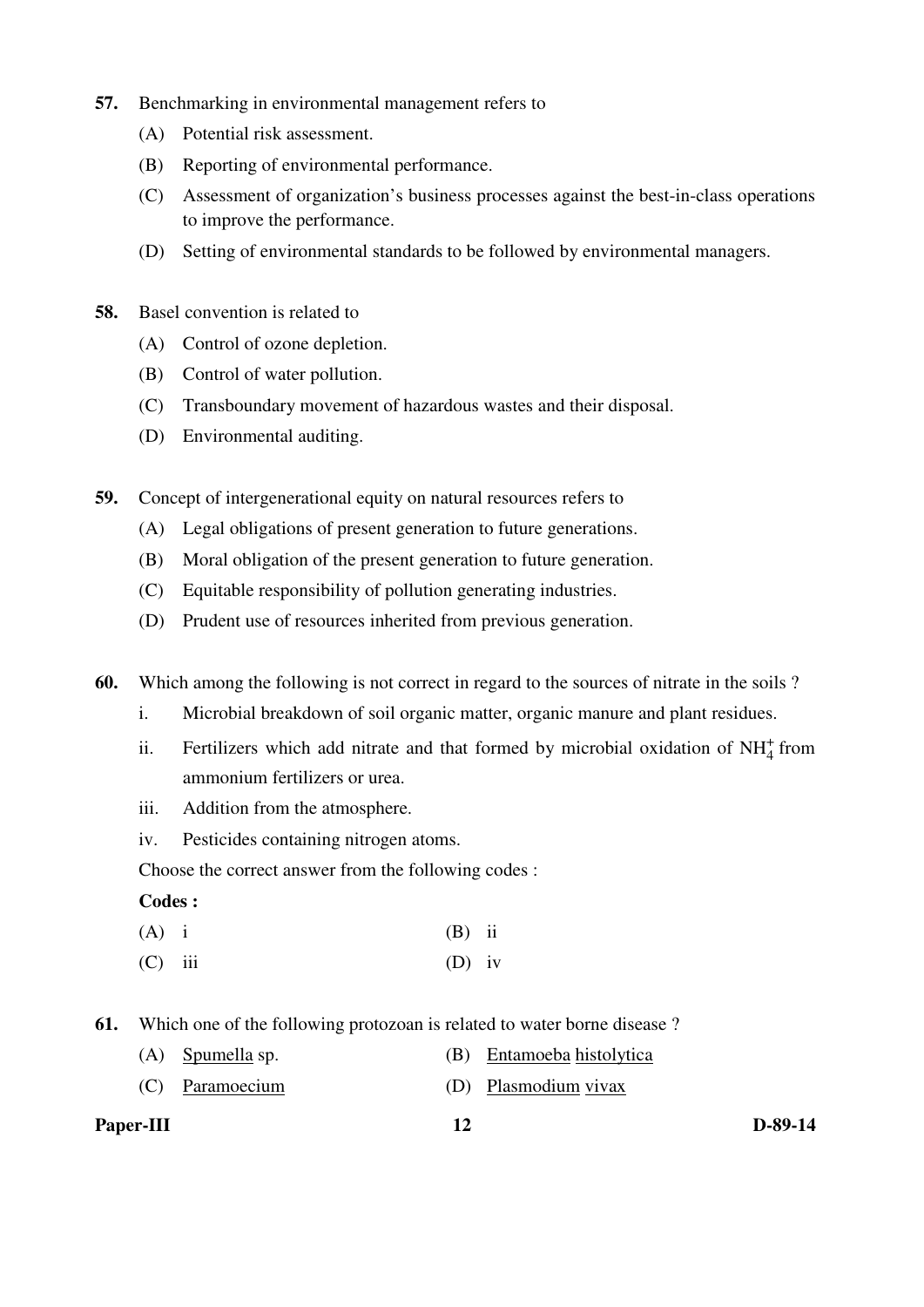**62.** Match the List – I with List – II, choose the correct answer from the given codes :

|         |              |                            | $List-I$         |                         |                | $List - II$                 |  |  |
|---------|--------------|----------------------------|------------------|-------------------------|----------------|-----------------------------|--|--|
|         |              | (Group of Analysis)        |                  |                         |                | (Test)                      |  |  |
|         |              | a. Unidimensional analysis |                  |                         | $\mathbf{1}$ . | Testing of hypothesis       |  |  |
|         |              | b. Multivariate analysis   |                  |                         | 11.            | Measure of central tendency |  |  |
|         |              | c. Interferential analysis |                  |                         |                | iii. Two-way ANOVA          |  |  |
|         |              | d. Bivariate analysis      |                  |                         |                | iv. Canonical analysis      |  |  |
| Codes : |              |                            |                  |                         |                |                             |  |  |
|         | a            | $\mathbf b$                | $\mathbf{C}$     | d                       |                |                             |  |  |
| (A)     | $\mathbf{1}$ | iii                        | iv               | $\overline{\mathbf{u}}$ |                |                             |  |  |
| (B)     | ii           | iv                         | $\mathbf{i}$     | iii                     |                |                             |  |  |
| (C)     | 111          | $\mathbf{i}$               | ii               | iv                      |                |                             |  |  |
| (D)     | 1V           | ii                         | $\overline{iii}$ | $\mathbf{i}$            |                |                             |  |  |
|         |              |                            |                  |                         |                |                             |  |  |

**63.** The differences between crude birth rate and crude death rate in a population is called

- (A) Population momentum
- (B) Demographic transition rate
- (C) Net migration rate
- (D) Rate of natural increase
- **64.** Which set of stoichiometric coefficient correctly balance the equation ?

a.  $H_2O_2$  + b. KMn $O_4$  + c.  $H_2SO_4 \rightarrow d$ . K<sub>2</sub>SO<sub>4</sub> + e. MnSO<sub>4</sub> + f. H<sub>2</sub>O + g. O<sub>2</sub>

Select the correct answer from the codes given below :

**Codes :** 

|  | a b c d e f g     |  |  |  |
|--|-------------------|--|--|--|
|  | (A) 1 1 1 1 1 1 1 |  |  |  |
|  | (B) 1 2 3 1 2 4 3 |  |  |  |
|  | (C) 2 5 3 2 1 8 5 |  |  |  |
|  | (D) 5 2 3 1 2 8 5 |  |  |  |

#### **65. Assertion (A) :** The hypothesis testing can proceed on the basis of null hypothesis.

**Reason (R) :** If null hypothesis is true probabilities to different possible sample result can be assigned to it.

In the context of the two statements, which one of the following is correct ?

- (A) Both (A) and (R) are true and (R) is the correct explanation of (A).
- (B) Both (A) and (R) are true, but (R) is not the correct explanation of (A).
- (C) (A) is true, but  $(R)$  is false.
- (D) (A) is false, but (R) is true.

**D-89-14 13 Paper-III**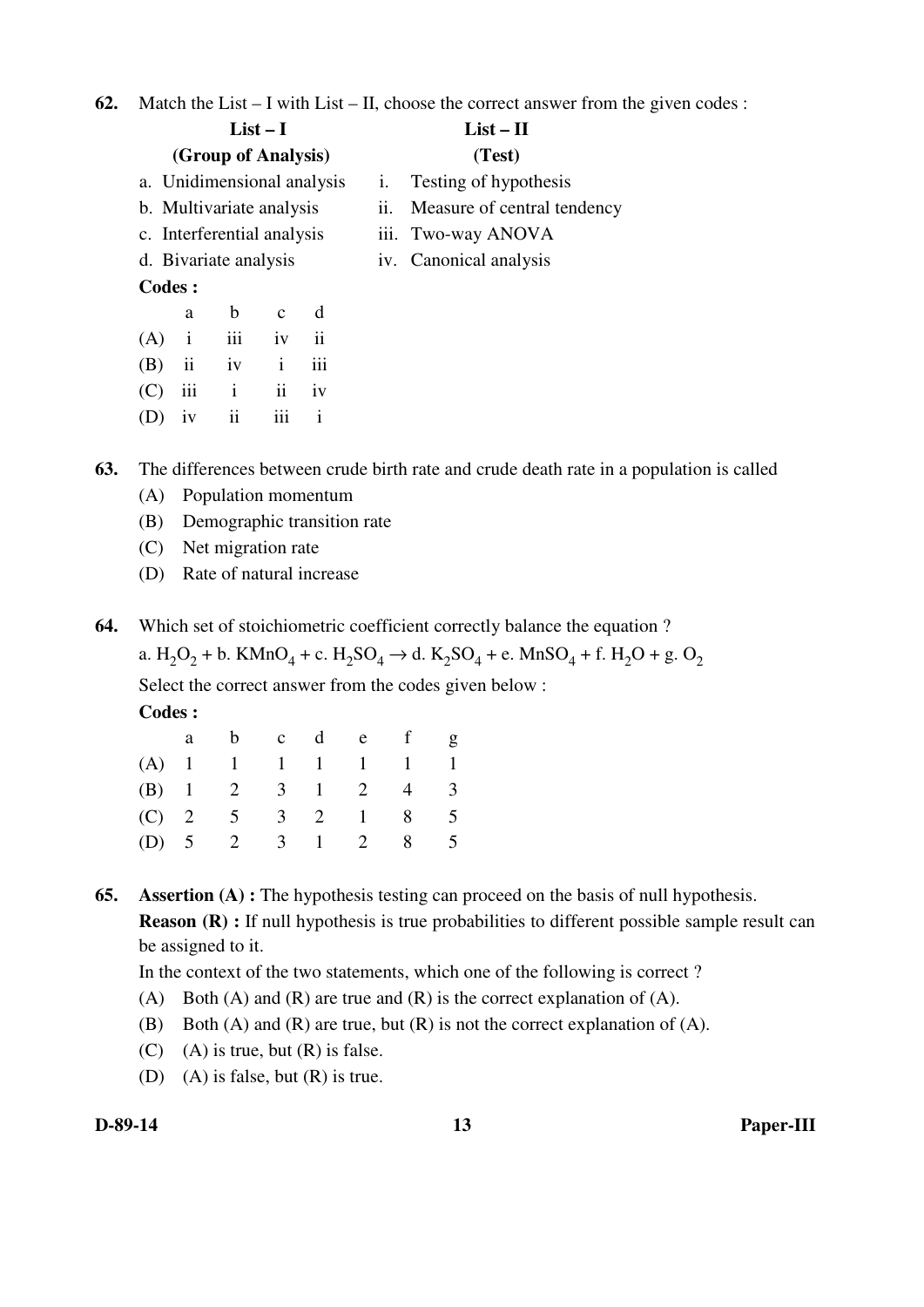#### **66.** The advantage of Leslie matrices are

- I. Stable age distribution is not required for valid population projections.
- II. Can derive finite rate of population change.

III. Requires large amount of data on population structure.

Choose the correct answer from the codes given below :

## **Codes :**

| $(A)$ I and III only | $(B)$ I only        |
|----------------------|---------------------|
| $(C)$ I and II only  | (D) II and III only |

- **67.** Important characteristics of  $\chi^2$  test are
	- I. As a non-parametric test, it is based on frequencies.
	- II. It is not useful for estimation and to test hypothesis.
	- III. Can be applied to a complex contingency table.

Choose the correct answer from the codes given below :

#### **Codes :**

| $(A)$ I and II only | (B) I and III only |
|---------------------|--------------------|
|---------------------|--------------------|

(C) II and III only (D) I, II and III

**68.** The quantity of 0.2% solution needed to prepare 1000 mL of 10 ppm solution is

- (A)  $5 \text{ mL}$  (B)  $10 \text{ mL}$
- (C) 20 mL (D) 200 mL

**69.** Which one of the following international events was not related to climate change ?

- (A) UN framework convention on climate change, 1992.
- (B) Montreal Protocol, 1987
- (C) Stockholm conference on "Human and Environment", 1972
- (D) Kyoto Protocol, 1997

**70.** Which of the following has the lowest Ozone depletion potential ?

- (A) HCFC 22 (B) HCFC 123
- (C) Halon 1211 (D) CFC 12

| Paper-III | D-89-14 |
|-----------|---------|
|           |         |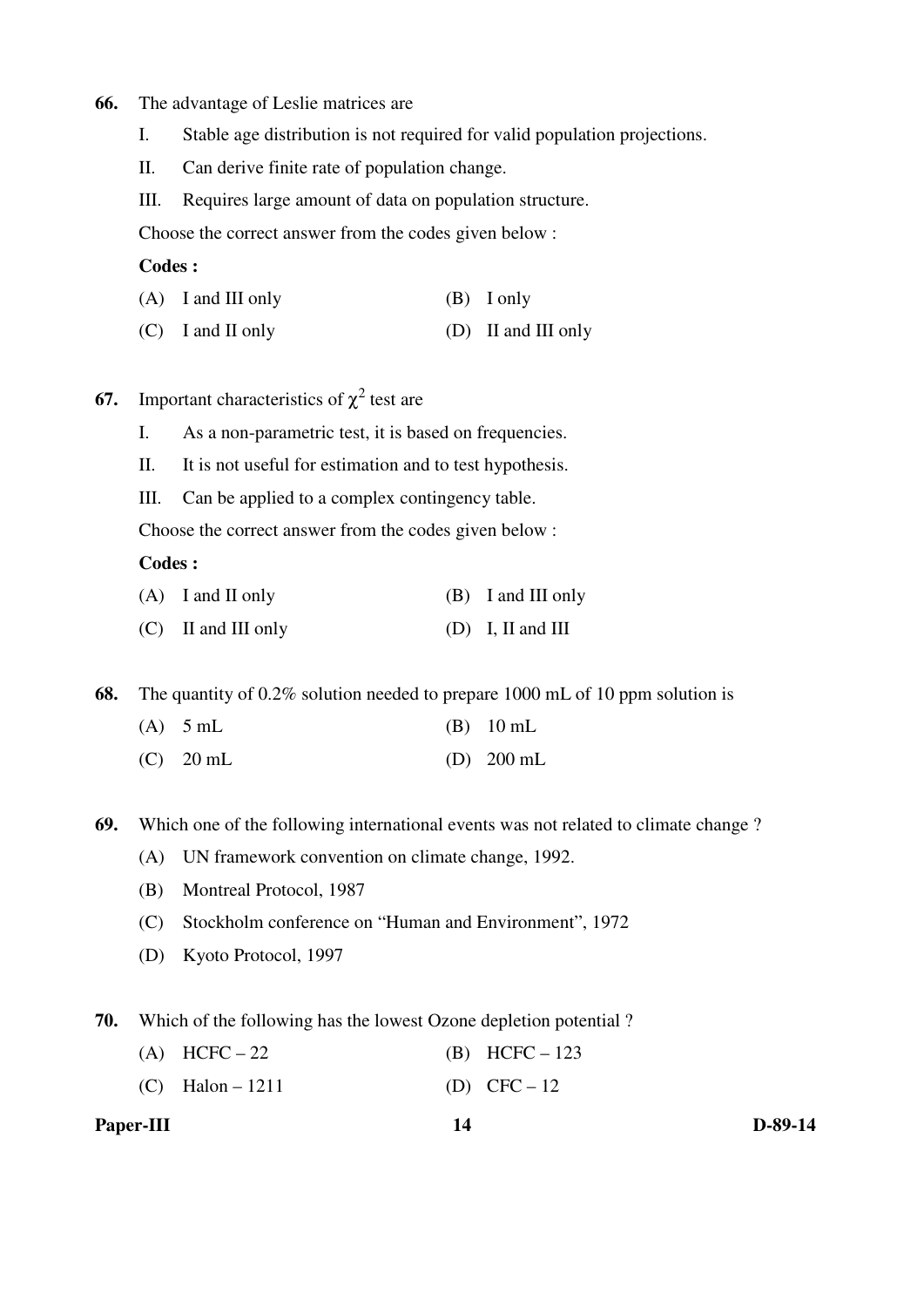- **71. Assertion (A) :** Rain water harvesting, primarily aims at artificial recharge of ground water to uplift the ground water table.
	- **Reason (R) :** Under rain water harvesting, the primary aim is to let the rain water infiltrate into the underground aquifer.

In the context of the two statements, which one of the following is correct ?

- (A) Both (A) and (R) are true and (R) is the correct explanation of (A).
- (B) Both  $(A)$  and  $(R)$  are true, but  $(R)$  is not the correct explanation of  $(A)$ .
- $(C)$  (A) is true, but  $(R)$  is false.
- (D) (A) is false, but  $(R)$  is true.

**72.** For environmental mass awareness, Paryavaran Vahini Scheme was launched in the year

- (A) 1988 (B) 2003
- (C) 1992 (D) 1998

**73.** Disaster Management Act in India came into existence in the year

| $(A)$ 2003 | $(B)$ 2005 |
|------------|------------|
| $(C)$ 1998 | $(D)$ 2006 |

**74.** Which one of the following is most reactive oxygen species ?

- $(A)$ <sup>1</sup>O<sub>2</sub> (B)  $\dot{O}_2^ \overline{2}$
- $(C)$  H<sub>2</sub>O<sub>2</sub>  $(D)$   $OH$

**75.** If we move through the group I elements from top to bottom we first encounter Lithium, Sodium and Potassium. If we move further which elements we will encounter in sequence ?

- (A) Caesium, Calcium, Rubidium
- (B) Rubidium, Caesium, Francium
- (C) Rubidium, Caesium, Rhodium
- (D) Magnesium, Rubidium, Francium

 $\overline{a}$